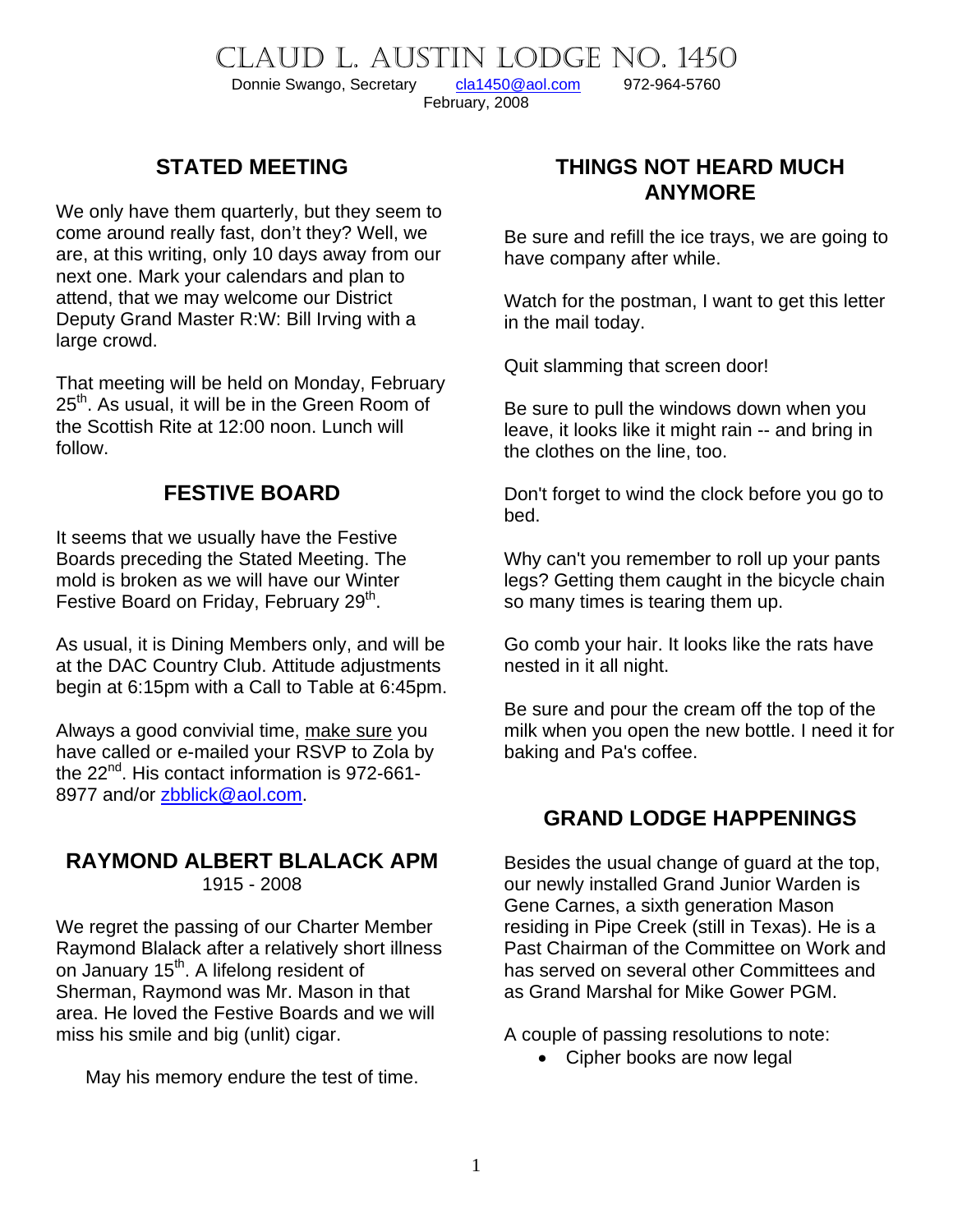- There is a motorcycle club, predicating its membership on Masonic membership, that is now recognized
- Masons may wear aprons as pallbearers when non-Masons are pallbearers
- The Worshipful Master may, at his option, do business in an Entered Apprentice or Fellowcraft's Lodge; but only Master Masons may vote

### **MAKE GOOD HABITS AND THE'LL MAKE YOU**

All of the great leaders I've known, or read about, share a common belief...If you make good habits, good habits will make you. This wisdom has been around since ancient times. In fact, it was Aristotle who said, "Excellence is not an act...it's a habit."

Here's a little test to display the power of our habits. Cross your arms as you normally would, and look down to see which one is on top. When I do this exercise with audiences, invariably about half of the audience members will have their right arm on top (I do) and the other half will have their left on top. When you crossed your arms for the very first time, you might have been still in your playpen, and you've been crossing your arms the same way ever since. Now, cross your arms again, but this time put the wrong arm on top. It feels extremely weird! If I were to challenge you to cross your arms the "wrong" way for the rest of your life, could you do it? Probably. Would it be difficult? You bet it would!

Here's the point: Habits – good or bad – are difficult to break. Therefore, the challenge for every leader is to determine the good habits that will drive the success of their organization. Once the desired habits are identified, good training and continual reinforcement are critical in making them part of your organization's culture.

#### **Food for Thought...**

I am your constant companion.

I am your greatest asset or heaviest burden.

I will push you up to success or down to disappointment.

I am at your command.

- Half the things you do might just as well be turned over to me,
- For I can do them quickly, correctly, and profitably.
- I am easily managed; just be firm with me.
- Those who are great, I have made great.

Those who are failures, I have made failures.

- I am not a machine, though I work with the precision of a machine and the intelli gence of a person.
- You can run me for profit, or you can run me for ruin.
- Show me how you want it done. Educate me. Train me.
- Lead me. Reward me.
- And I will then...do it automatically.

I am your servant.

Who am I?

**I am a habit.** 

#### **KNOWN TO BE ON THE MEND**

Ron Greene WM Herb Hale PM Richard Farr APM Bobby Heard PM Chuck Broadnax Clara Hoffman (Leonard) Laurie Blicker (Zola) Tulie Pardue (Billy)

# **REMEMBER THE ALAMO**

#### **March 6, 1836 - After fighting for 13 days, 3,000 Mexicans defeated 182 Texans at the Alamo.**

A few days earlier, this message was sent: February 24, 1836,

"Commandancy of the Alamo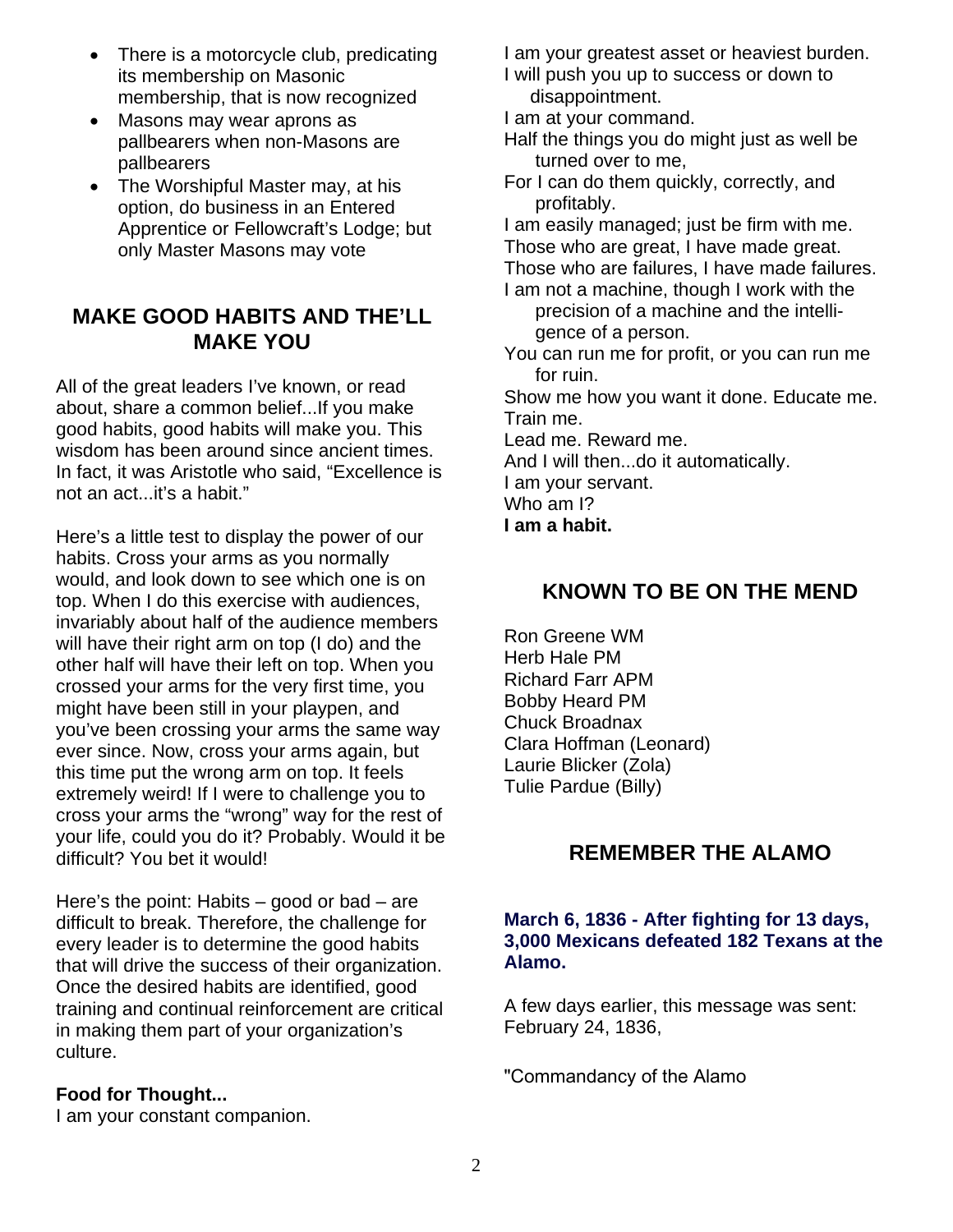To the people of Texas & all Americans in the world – Fellow citizens & compatriots --

I am besieged by a thousand or more of the Mexicans under Santa Anna-- I have sustained a continual Bombardment & cannonade for 24 hours and have not lost a man --

The enemy has demanded a surrender at discretion, otherwise, the garrison are to be put to the sword, if the fort is taken. I have answered the demand with a cannon shot, and our flag still waves proudly from the walls --

I shall never surrender or retreat. Then I call on you in the name of Liberty, of patriotism & everything dear to the American character, to come to our aid, with all dispatch --

The enemy is receiving reinforcements daily & will no doubt increase to three or four thousand in four or five days. If this call is neglected, I am determined to sustain as long as possible & die like a soldier who never forgets what is due to his own honor & that of his country --

VICTORY OR DEATH

William Barrett Travis Lt. Col. comdt.

P.S. The Lord is on our side -- When the enemy appeared in sight we had not three bushels of corn-

We have since found in deserted houses 80 or 90 bushels and got into the walls 20 or 30 head Beeves --

**Travis** 

# **CALENDAR**

| <b>Friday, 2-29</b> | <b>Festive Board</b> |
|---------------------|----------------------|
| <b>Friday, 5-16</b> | <b>Festive Board</b> |

| Tuesday, 5-27          | <b>Stated Meeting</b><br><b>Election of Officers</b> |
|------------------------|------------------------------------------------------|
| Monday, 6-30           | Installation                                         |
| Monday, 8-25           | <b>Stated Meeting</b>                                |
| Friday, 8-29           | Festive Board                                        |
| <b>Friday, 11-21</b>   | Festive Board                                        |
| Monday, 11-24          | <b>Stated Meeting</b>                                |
| Thu-Sat, $12-4 - 12-6$ | Grand Lodge                                          |
| Saturday, 12-13        | Holiday Brunch                                       |

# **THE MASONIC OAK**



The granite marker on the grounds of the old Masonic Oak reads as follows:

"Here on a day in March 1835 Brothers Anson Jones, John A. Wharton, Asa Brigham, J.A.E. Phelps, Alex Russell and J. P. Caldwell met and resolved to petition the Grand Lodge of Louisiana for a dispensation to form a Lodge of Freemasons. Their prayer was granted and Holland Lodge began work. Lodges were later formed at Nacogdoches and San Augustine, and on December 20th, 1837, these three